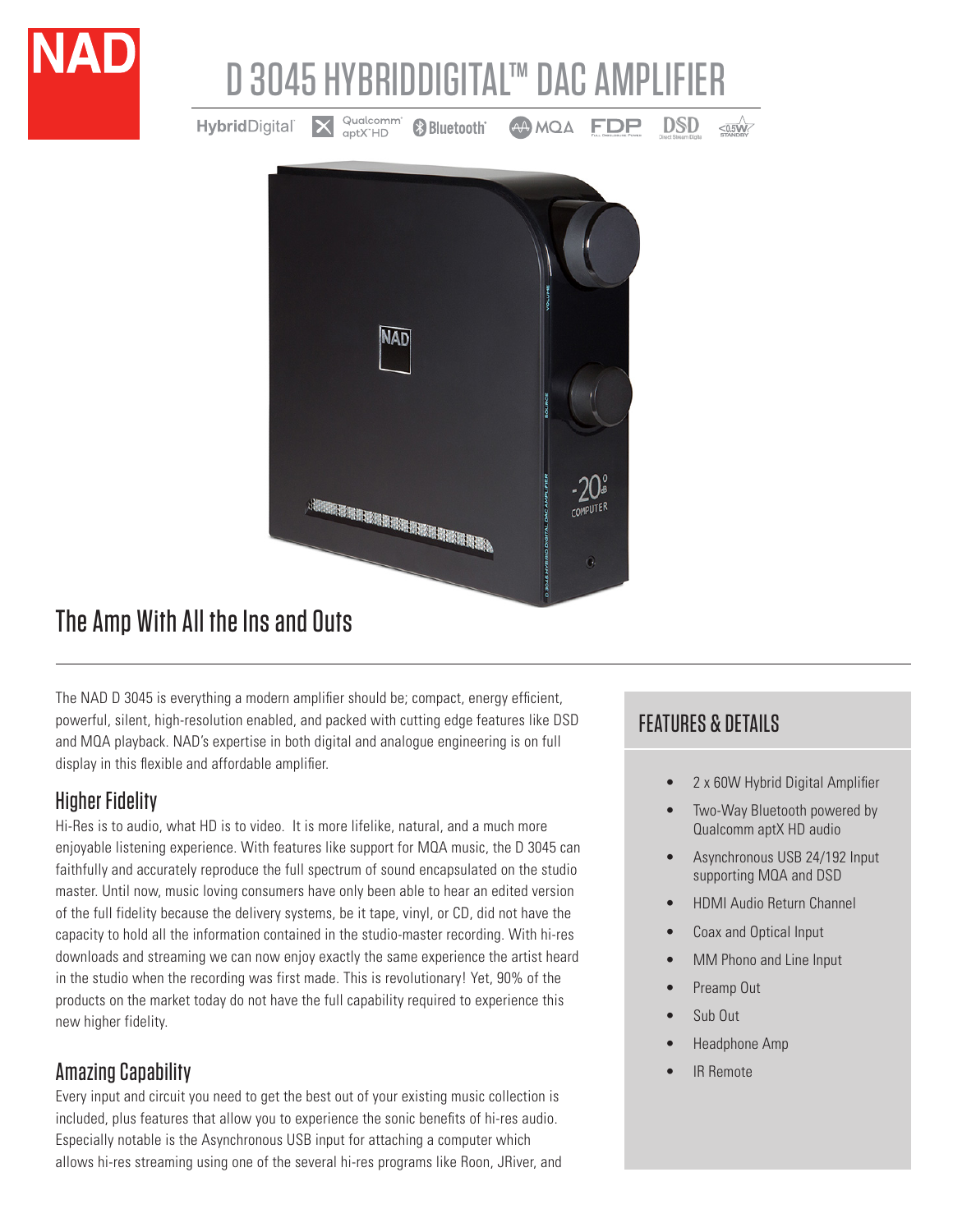

Amarra. Asynchronous operation uses the D 3045's precision clock (instead of the computer's clock) to reduce jitter to a minimum and make the USB format work ideally for audio. For everyday convenience we have included Bluetooth wireless streaming powered by aptX HD, the latest 24 bit hi-res version of Bluetooth that is being supported by more and more phones and tablets. You can also use its integrated two-way Bluetooth feature, and effortlessly stream music that is playing on the amp to any pair of Bluetooth enabled headphones. Or you can plug in your headphones to the built-in headphone jack and enjoy the exceptional performance of our low impedance, high current headphone amplifier.

### Features You Won't Find Anywhere Else

Love vinyl? The D 3045 features NAD's super accurate, wide dynamic range, moving magnet phono preamp to extract every last morsel of sound from your LPs. If you still enjoy CDs, we have both analogue and digital inputs. The digital inputs allow the use of the advanced hi-res DAC built into the D 3045, or you can even send the sound from your TV to the NAD amplifier and seamlessly control the system using your TV's remote by taking advantage of the HDMI ARC input. You can even add a subwoofer to the system with the convenient Sub Out jack.

### Performance and Price

The NAD D 3045 includes advanced capabilities usually only found in far more expensive components. Hi-Res USB DACs start at about 3X the price of the D 3045. High current headphone amplifiers start at the price of the D 3045 and go up from there. Power amps featuring 60wpc and with the low distortion and high current capability of the D 3045 are rare at this price. Yet all these products are wrapped into one compact, energy efficient, and convenient package engineered by one of audio's most iconic brands. Forty-five years of audio excellence is on full display with this innovative and versatile component. Just add your favourite music source and a great set of speakers to enjoy many years of sonic bliss.